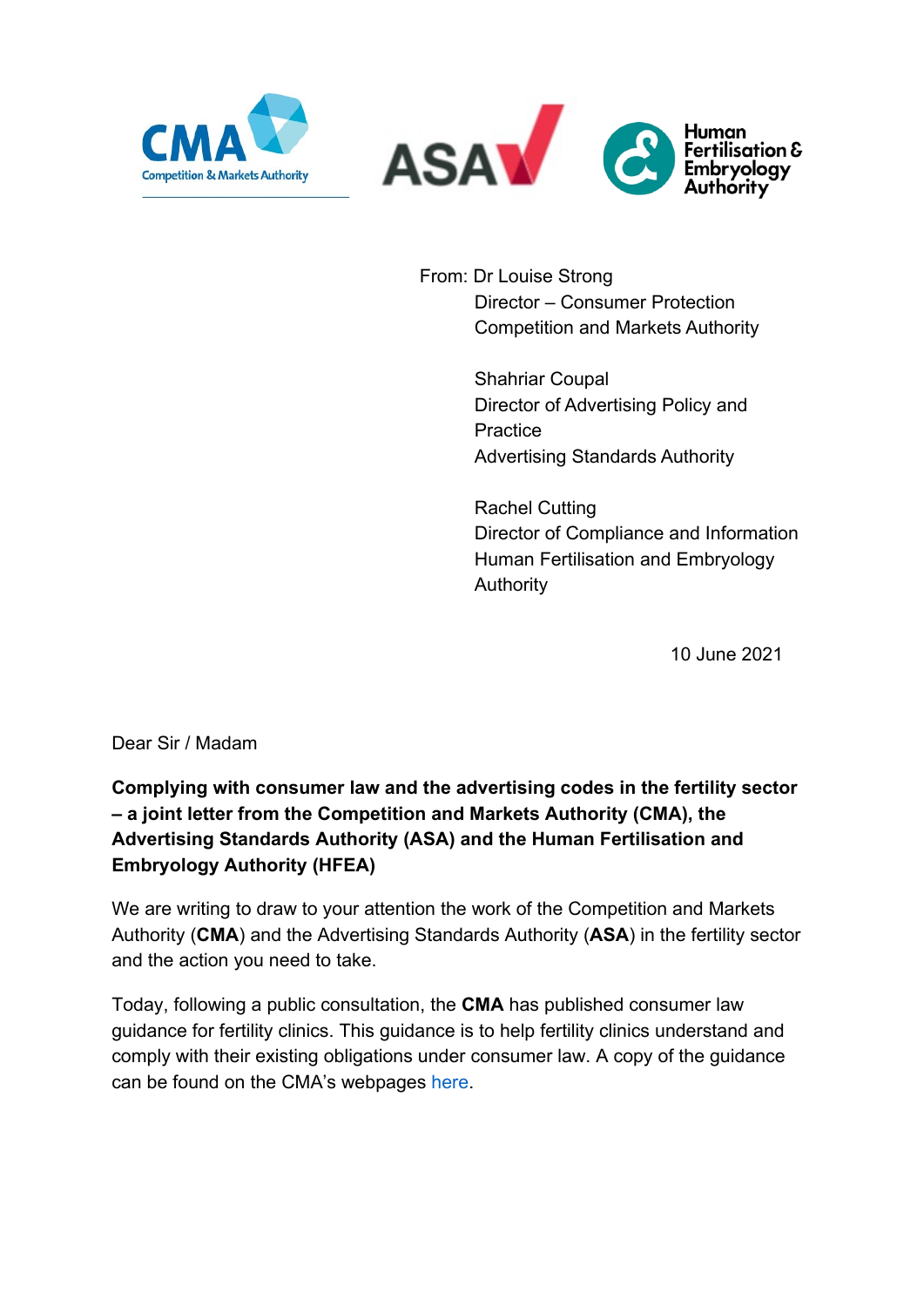Alongside this, the **CMA** has published a guide and video for patients to help them understand their consumer rights when buying and undergoing fertility treatment (see the **CMA's** [webpages\)](https://www.gov.uk/cma-cases/self-funded-ivf-consumer-law-guidance).

The **ASA** has also today published an Enforcement Notice, which sets out what advertisers need to do to ensure their marketing claims for fertility treatments comply with the advertising codes<sup>[1](#page-1-0)</sup> (see [https://www.asa.org.uk/resource/enforcement](https://www.asa.org.uk/resource/enforcement-notice-fertility-treatments.html)[notice-fertility-treatments.html\)](https://www.asa.org.uk/resource/enforcement-notice-fertility-treatments.html).

This work follows constructive engagement with the **HFEA,** professional and patient groups, clinic representatives and other stakeholders from across the sector, and reviews of clinic websites and published research, which highlighted a general lack of awareness about how consumer law and the advertising codes apply in the sector.

# **Co-ordinating our approach**

The **CMA**, **ASA** and **HFEA** each have different roles and powers.[2](#page-1-1) Whilst the focus of this current work is on compliance with consumer law and the advertising codes, there is some overlap with the **HFEA's** regulatory requirements for licensed clinics, which are set out in the **HFEA'**s Code of Practice (9th edition).

The **CMA, ASA** and **HFEA** have worked together to:

- ensure that clinics and other businesses active in the sector understand their legal obligations arising under consumer law and the advertising codes; and
- promote and help drive compliance across the fertility sector.

It is important to recognise that our powers are not the same<sup>[3](#page-1-2)</sup> and compliance with one does not guarantee compliance with the other. You therefore need to ensure that you comply with each of consumer law, the advertising codes and the sectorspecific regulatory requirements in your dealings with patients.

### **Why is compliance with consumer law and the advertising codes important?**

Fertility clinics provide an extremely important service for those struggling to have a baby and many patients have positive experiences of the clinics where they have treatment. But deciding to purchase fertility treatment is a significant decision, both financially and emotionally, and for many it will be a stressful and costly purchase.

<span id="page-1-0"></span><sup>1</sup> In particular the UK Code of Non-broadcast Advertising and Direct & Promotional Marketing ('the CAP code')

<span id="page-1-1"></span><sup>2</sup> Further information on our respective roles and powers is set out at Annex A.

<span id="page-1-2"></span><sup>&</sup>lt;sup>3</sup> Further information on our respective roles and powers is set out at Annex A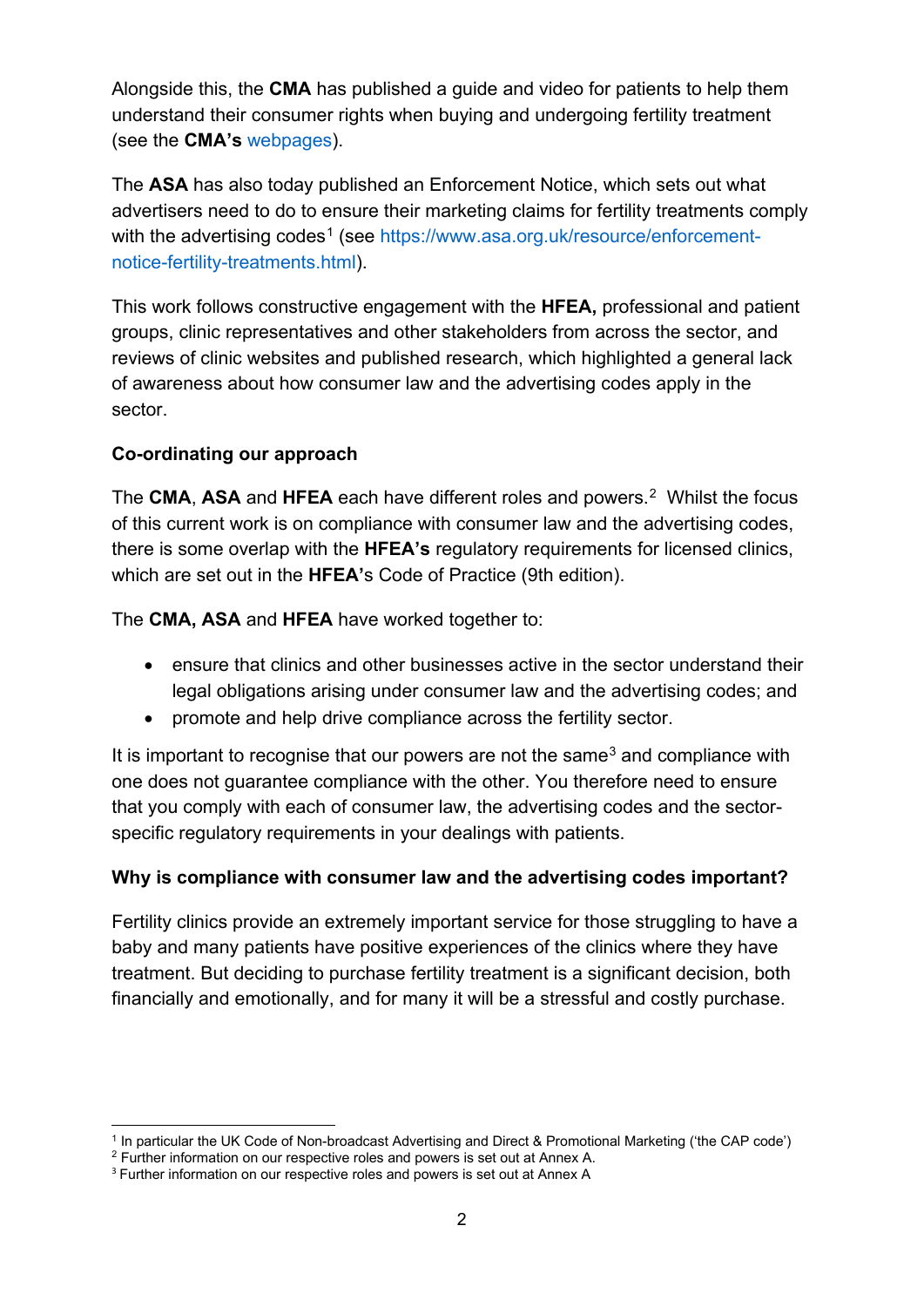Having identified a lack of awareness of existing obligations under consumer law and the advertising codes in the fertility sector, the **CMA** and **ASA** have produced compliance materials. Examples of the concerns identified to date include:

- Patients being unable to meaningfully compare clinics' prices
- Patients being faced with unexpected additional costs during treatment;
- Patients being presented with partial or misleading information about success rates;
- Patients not being properly informed of the limited evidence base for add-on treatments or the risks associated with certain add-on treatments;
- The use of contract terms that are potentially unfair.

Compliance is important for not only supporting patients but also in maintaining the reputation of the fertility sector and supporting open and fair competition amongst clinics.

### **What action do you need to take?**

To ensure you comply with consumer law and the advertising codes you should take the following steps:

- *(a)* Read the consumer law guidance and the Enforcement Notice and, where relevant, make any necessary changes to your marketing materials, practices and contracts as soon as possible to ensure that your clinic complies with consumer law and the advertising codes.
- *(b)* Consider a wider review of your internal procedures and processes in order to support your compliance with consumer law and the advertising codes (as applicable).
- *(c)* Make sure that all patient-facing staff, including clinical staff and all staff involved in producing patient-facing materials, understand these requirements and comply with them. You are legally responsible for the actions of your staff, who are acting in your name, or on your behalf, in their dealings with patients.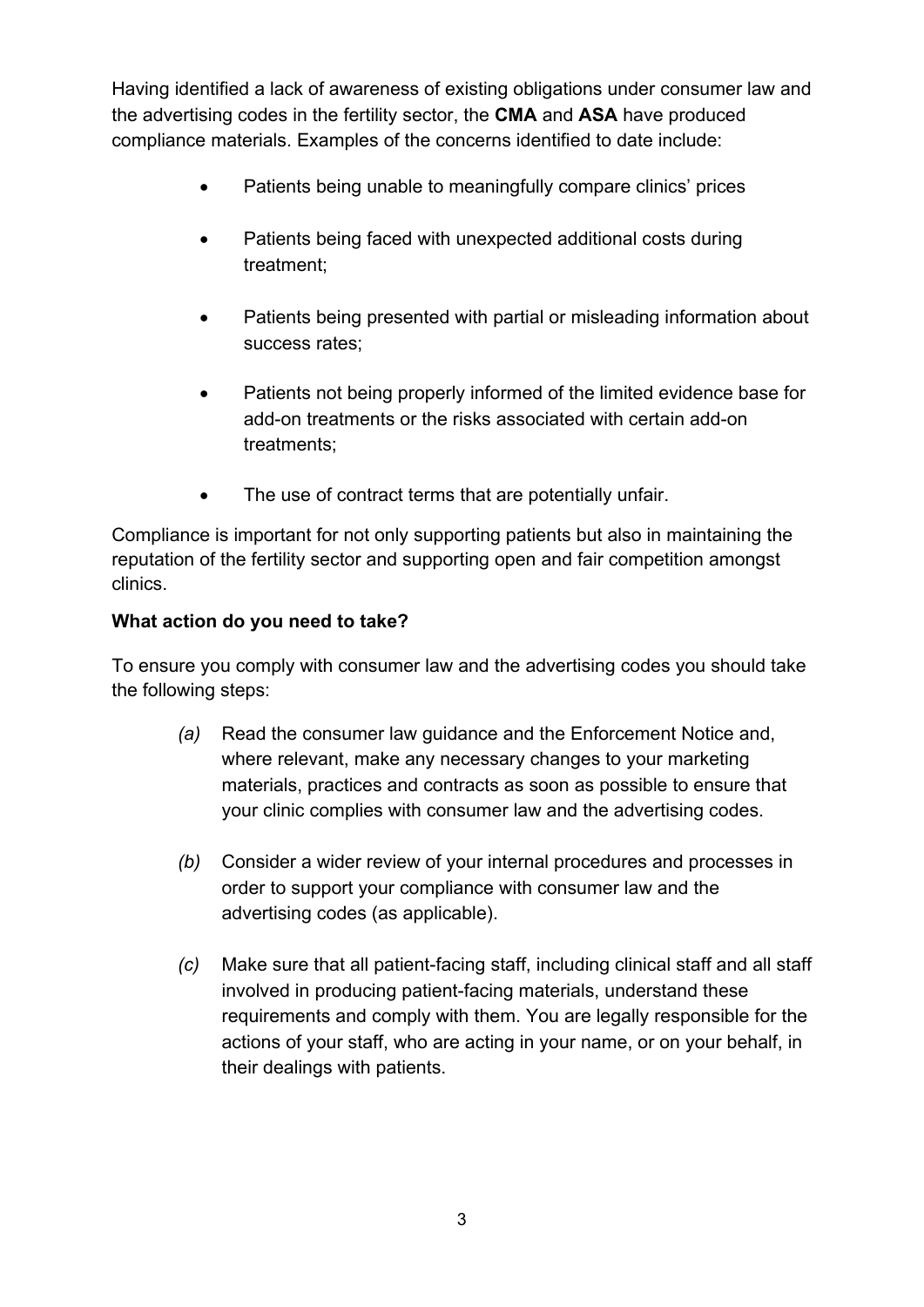Whilst the **CMA's** consumer law guidance is principally for fertility clinics, UK consumer law applies more widely and also protects patients in their dealings with other businesses active in the fertility sector. The guidance includes some examples of commercial practices which may be relevant not only to clinics but also to other businesses working in the sector.

If you work with other businesses active in the fertility sector, we recommend that you bring these compliance materials to their attention so they are aware of their legal obligations and to help promote compliance with consumer law across the sector.

# **Next steps**

The **CMA**, **HFEA** and **ASA** will continue to work together, to make the best use of our complementary powers, and to ensure a co-ordinated and consistent approach. This could include sharing information, where possible, to secure compliance with consumer law, the advertising codes and the **HFEA's** regulatory requirements.

Where we identify issues that cannot be addressed by our respective powers, or if we are not best placed to tackle such issues, we may refer information to other bodies where such matters fall within their remit.

In **December 2021** the **CMA** and **ASA** will begin a review to assess compliance with consumer protection law and the advertising codes across the sector.

As part of that compliance review, the **CMA** will analyse information from a range of sources, including from stakeholders such as patient representatives and clinic websites.

If a clinic, or any other business active in the sector, is found not to be complying with consumer law, the **CMA** and other bodies, such as local authority Trading Standards Services or the Department for Trade and Investment in Northern Ireland, can bring court proceedings to stop infringements and seek compensation on behalf of patients. Where serious infringements are identified the **CMA,** or another consumer enforcement partner, may decide to take action before the compliance review has concluded. This does not mean that enforcement action must, or will be, taken in every case and decisions will be subject to the **CMA's** prioritisation principles. [4](#page-3-0)

The **ASA** will assess compliance with the Enforcement Notice and, where appropriate, take action against misleading advertisements that contravene its advertising codes. The vast majority of advertisers agree to comply with the advertising codes; for the small minority of advertisers who are either unable or unwilling to work with the ASA, some of the sanctions at their disposal can have

<span id="page-3-0"></span><sup>4</sup> CMA 16[: Prioritisation principles for the CMA](https://assets.publishing.service.gov.uk/government/uploads/system/uploads/attachment_data/file/885956/prioritisation_principles_accessible_v.pdf)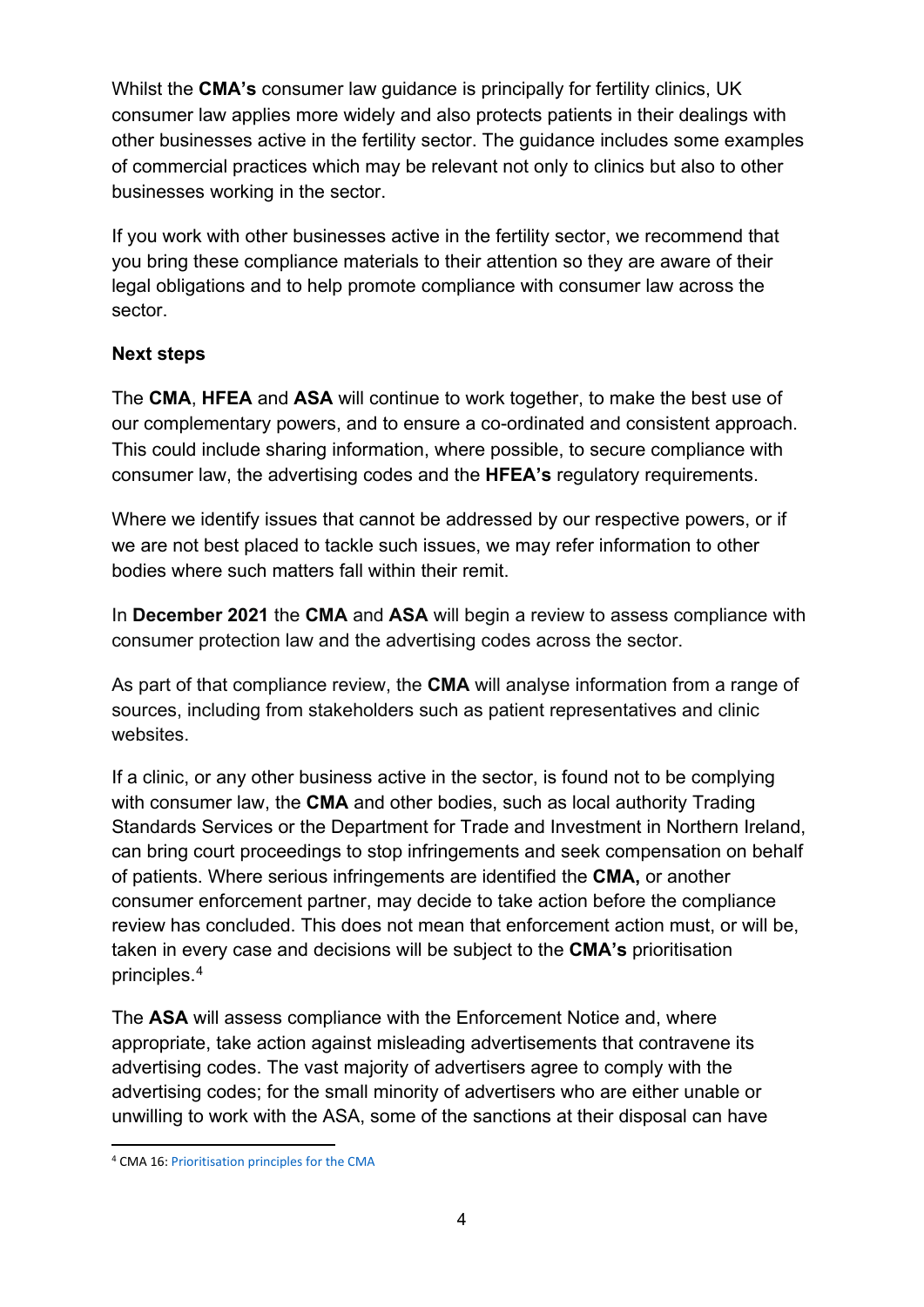negative consequences. One of the ASA's most effective sanctions is bad publicity – an advertiser's reputation can be badly damaged if it is seen to be ignoring the rules designed to protect consumers. To that end, non-compliant advertisers may be featured on a dedicated section of the ASA website, and, if necessary, in an ASA advertisement appearing on an appropriate page of an internet search engine. The ultimate sanction is referral by the ASA to Trading Standards under the Consumer Protection from Unfair Trading Regulations 2008. More information about the full range of sanctions available to the ASA can be found [here.](https://www.asa.org.uk/codes-and-rulings/sanctions.html)

The **HFEA** will continue to monitor compliance against the Human Fertilisation and Embryology Act 1990, Standard Licence Conditions and Special Directions via its routine inspections process and review how the guidance in its Code of Practice is implemented. Where breaches are identified, it will take steps to secure compliance. Non compliances are currently published via inspection reports which are published on the Choose a Fertility Clinic section of the HFEA website. Complaints reported to the HFEA will be considered in line with the HFEA Complaints policy and may be referred to the ASA and CMA where they raise concerns about compliance with guidance published by either body.

#### **Further information**

Further information about the **CMA's** work in this sector can be found on the **CMA's** webpages [here.](https://www.gov.uk/cma-cases/self-funded-ivf-consumer-law-guidance)

Yours faithfully

Better

Dr Louise Strong Shahriar Coupal Director – Consumer Protection Director of Advertising Policy Competition and Markets Authority **and Practice** 

S. Compol

Advertising Standards Authority

Rachel Cutting Director of Compliance and Information Human Fertilisation and Embryology Authority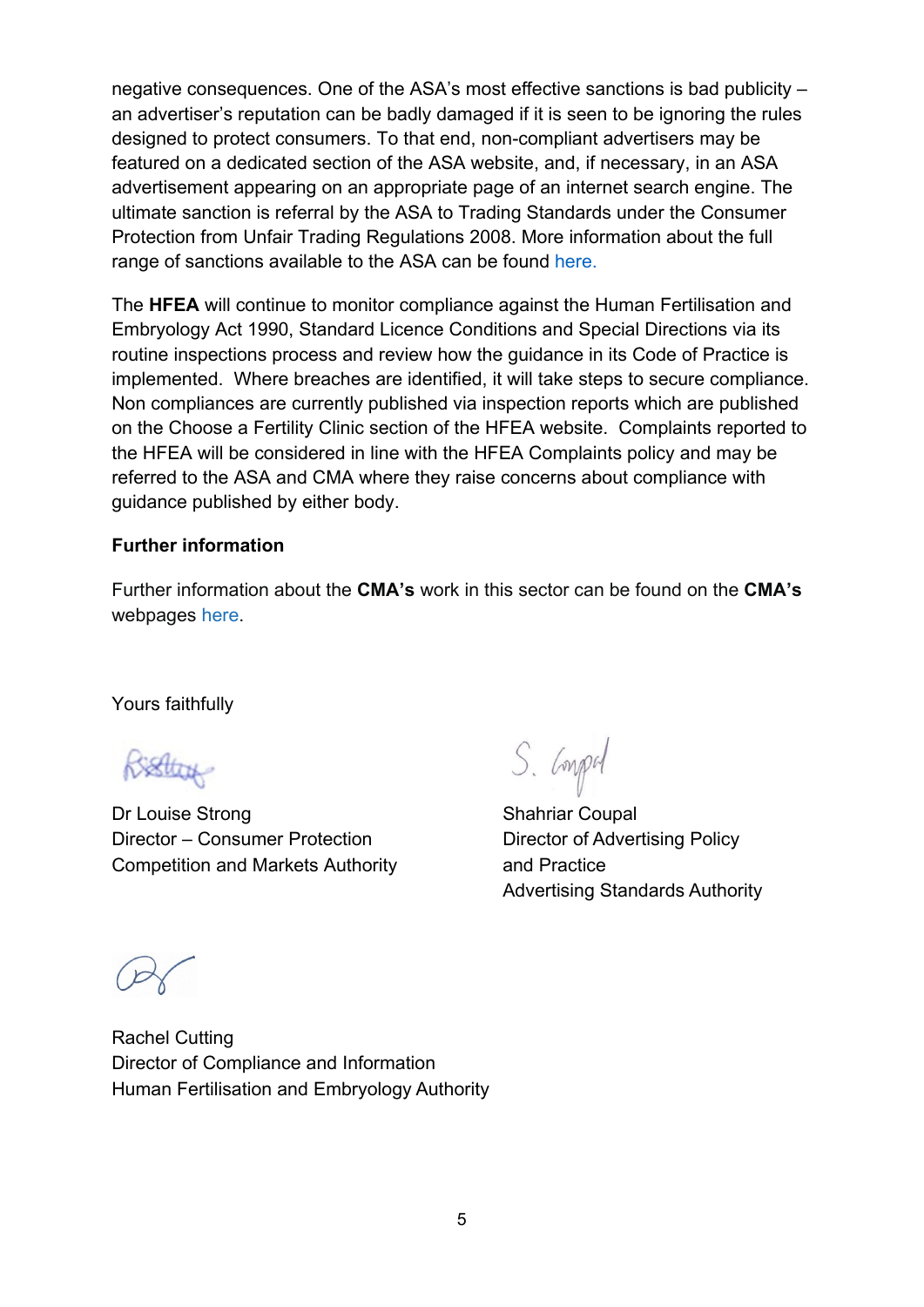#### **Annex A: Role of each regulator**

#### **CMA**

The CMA is a non-ministerial department, established under the Enterprise and Regulatory Reform Act 2013 (ERRA) and works to promote competition for the benefit of consumers, both within and outside the UK, and to make markets work well for consumers, businesses and the economy.

The CMA's statutory responsibilities include enforcing consumer law to tackle practices and market conditions that make it difficult for consumers to exercise choice. The CMA will use its full range of powers to tackle market wide consumer problems or issues which affect consumers' ability to make choices. The CMA has regard to its published guidance on its approach to using its consumer protection enforcement powers<sup>[5](#page-5-0)</sup> and its Prioritisation Principles<sup>[6](#page-5-1)</sup> in making the best use of the CMA's resources to produce outcomes for UK consumers.

The CMA shares its enforcement powers with other bodies, such as Trading Standards Services. The CMA also shares certain consumer functions with other agencies, such as the ASA. As part of its role, the CMA produces guidance for businesses to clarify their legal obligations and promote compliance.

More information on the CMA's consumer protection powers and functions is available [here](https://www.gov.uk/government/publications/consumer-protection-enforcement-guidance-cma58)

#### **ASA**

CAP writes and maintains The UK Code of Non-broadcast Advertising, Sales Promotion and Direct Marketing [\(the CAP Code\)](https://www.asa.org.uk/codes-and-rulings/advertising-codes.html). The Advertising Standards Authority (ASA) is the UK's independent regulator that administers the Code. You can read about the UK advertising regulatory system [here.](https://www.asa.org.uk/about-asa-and-cap.html) It is not a voluntary system – all ASA upheld rulings are strictly enforced by a range of [industry sanctions.](https://www.asa.org.uk/codes-and-rulings/sanctions.html)

The UK government and courts recognise CAP and the ASA as the [established means](https://www.gov.uk/marketing-advertising-law/advertising-codes-of-practice) for regulating non-broadcast advertising. Ultimately, both CAP and the ASA are accepted by the Department for Business, Energy and Industrial Strategy, Trading Standards and the courts as the first line of control in protecting consumers and businesses from misleading advertising.

<span id="page-5-0"></span><sup>5</sup> Se[e https://www.gov.uk/government/publications/consumer-protection-enforcement-guidance-cma58.](https://www.gov.uk/government/publications/consumer-protection-enforcement-guidance-cma58)

<span id="page-5-1"></span><sup>6</sup> CMA 16: [Prioritisation principles for the CMA](https://assets.publishing.service.gov.uk/government/uploads/system/uploads/attachment_data/file/885956/prioritisation_principles_accessible_v.pdf)